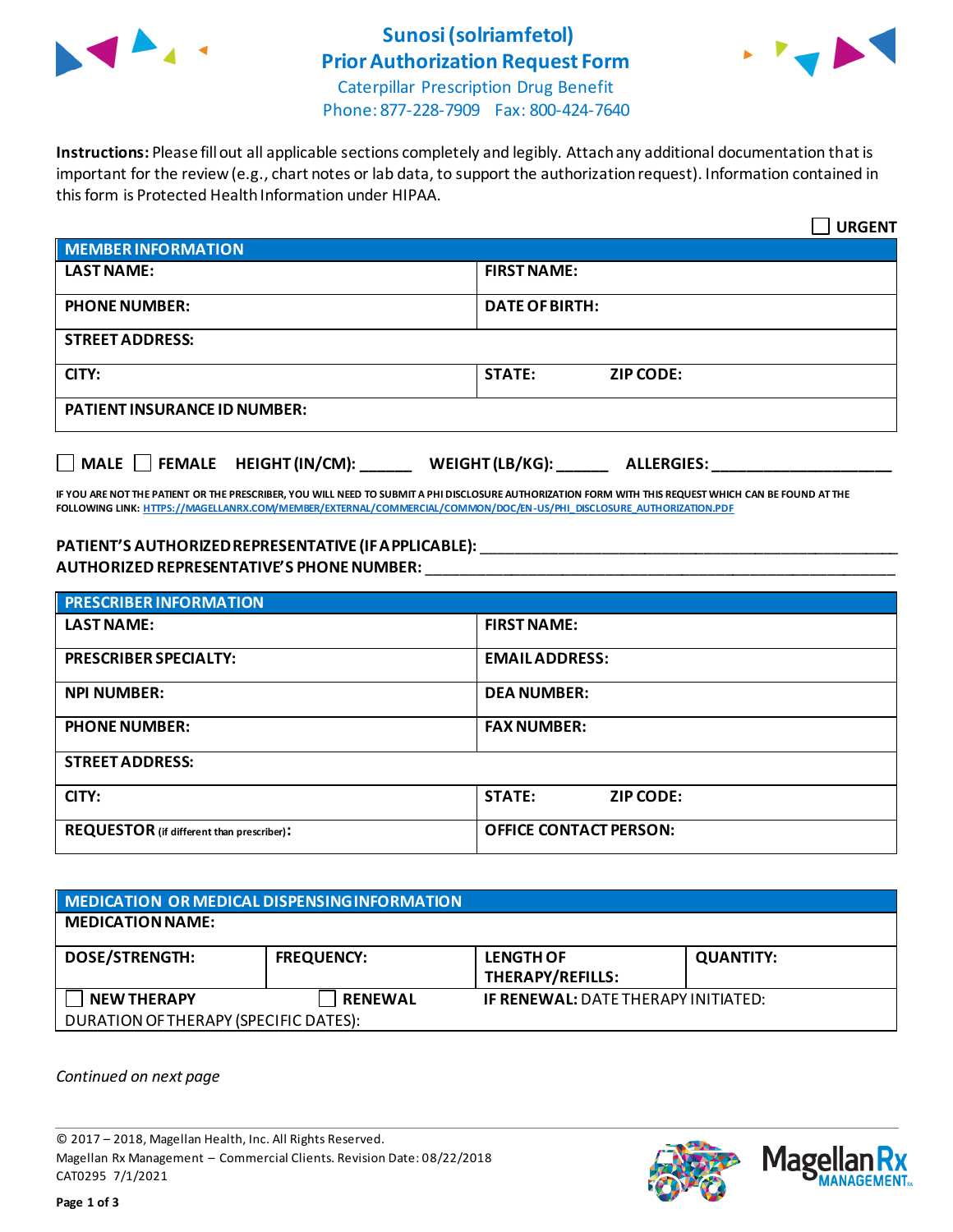

## **Sunosi (solriamfetol) Prior Authorization Request Form**



Caterpillar Prescription Drug Benefit Phone: 877-228-7909 Fax: 800-424-7640

| MEMBER'S LAST NAME: THE STATE OF THE STATE OF THE STATE OF THE STATE OF THE STATE OF THE STATE OF THE STATE OF                                                                                     | <b>MEMBER'S FIRST NAME:</b>                                                                        |                                                       |  |
|----------------------------------------------------------------------------------------------------------------------------------------------------------------------------------------------------|----------------------------------------------------------------------------------------------------|-------------------------------------------------------|--|
|                                                                                                                                                                                                    | 1. HAS THE PATIENT TRIED ANY OTHER MEDICATIONS FOR THIS CONDITION? IF YES (if yes, complete below) | NO                                                    |  |
| <b>MEDICATION/THERAPY (SPECIFY</b><br>DRUG NAME AND DOSAGE):                                                                                                                                       | <b>DURATION OF THERAPY (SPECIFY</b><br>DATES):                                                     | <b>RESPONSE/REASON FOR</b><br><b>FAILURE/ALLERGY:</b> |  |
| <b>2. LIST DIAGNOSES:</b>                                                                                                                                                                          |                                                                                                    | <b>ICD-10:</b>                                        |  |
| $\square$ Narcolepsy<br>□ Obstructive Sleep Apnea (OSA)<br>□ Other diagnosis: ___________________ICD-10___________________________________                                                         |                                                                                                    |                                                       |  |
| 3. REQUIRED CLINICAL INFORMATION: PLEASE PROVIDE ALL RELEVANT CLINICAL INFORMATION TO SUPPORT A<br>PRIOR AUTHORIZATION.                                                                            |                                                                                                    |                                                       |  |
| <b>Clinical Information:</b><br>Is patient using medication as part of a clinical trial? $\Box$ Yes $\Box$ No                                                                                      |                                                                                                    |                                                       |  |
| Has the patient had a trial with armodafinil(Nuvigil) OR modafinil(Provigil)? $\Box$ Yes $\Box$ No Please submit<br>documentation.                                                                 |                                                                                                    |                                                       |  |
| Does the patient exhibit cataplexy? $\Box$ Yes $\Box$ No Please submit documentation                                                                                                               |                                                                                                    |                                                       |  |
| Does a nocturnal sleep study report document REM sleep latency less than or equal to 15 minutes?<br>$\Box$ Yes $\Box$ No Please submit documentation                                               |                                                                                                    |                                                       |  |
| Does a multiple sleep latency test (MSLT) document a mean sleep latency less than or equal to 8 minutes AND 2 or<br>more sleep-onset REM periods? $\Box$ Yes $\Box$ No Please submit documentation |                                                                                                    |                                                       |  |
| Does the patient have a sleep study report documenting five or more obstructive respiratory events per hour?<br>$\Box$ Yes $\Box$ No Please submit documentation from the sleep lab                |                                                                                                    |                                                       |  |
| Is the patient's BMI within the range of 18 to less than 45 kg/m <sup>2</sup> ? $\Box$ Yes $\Box$ No                                                                                               |                                                                                                    |                                                       |  |
| Does the patient engage in night-time shift work or variable shift work? $\Box$ Yes $\Box$ No                                                                                                      |                                                                                                    |                                                       |  |
| Is the patient's usual nightly sleep time at least 6 hours? $\Box$ Yes $\Box$ No                                                                                                                   |                                                                                                    |                                                       |  |
| Is the patient currently using, or has previously failed, any of the following: CPAP, oral appliance or surgical<br>intervention? $\Box$ Yes $\Box$ No Please submit documentation                 |                                                                                                    |                                                       |  |
| Are there any other comments, diagnoses, symptoms, medications tried or failed, and/or any other information the<br>physician feels is important to this review?                                   |                                                                                                    |                                                       |  |
|                                                                                                                                                                                                    |                                                                                                    |                                                       |  |

© 2017 – 2018, Magellan Health, Inc. All Rights Reserved. Magellan Rx Management – Commercial Clients. Revision Date: 08/22/2018 CAT0295 7/1/2021